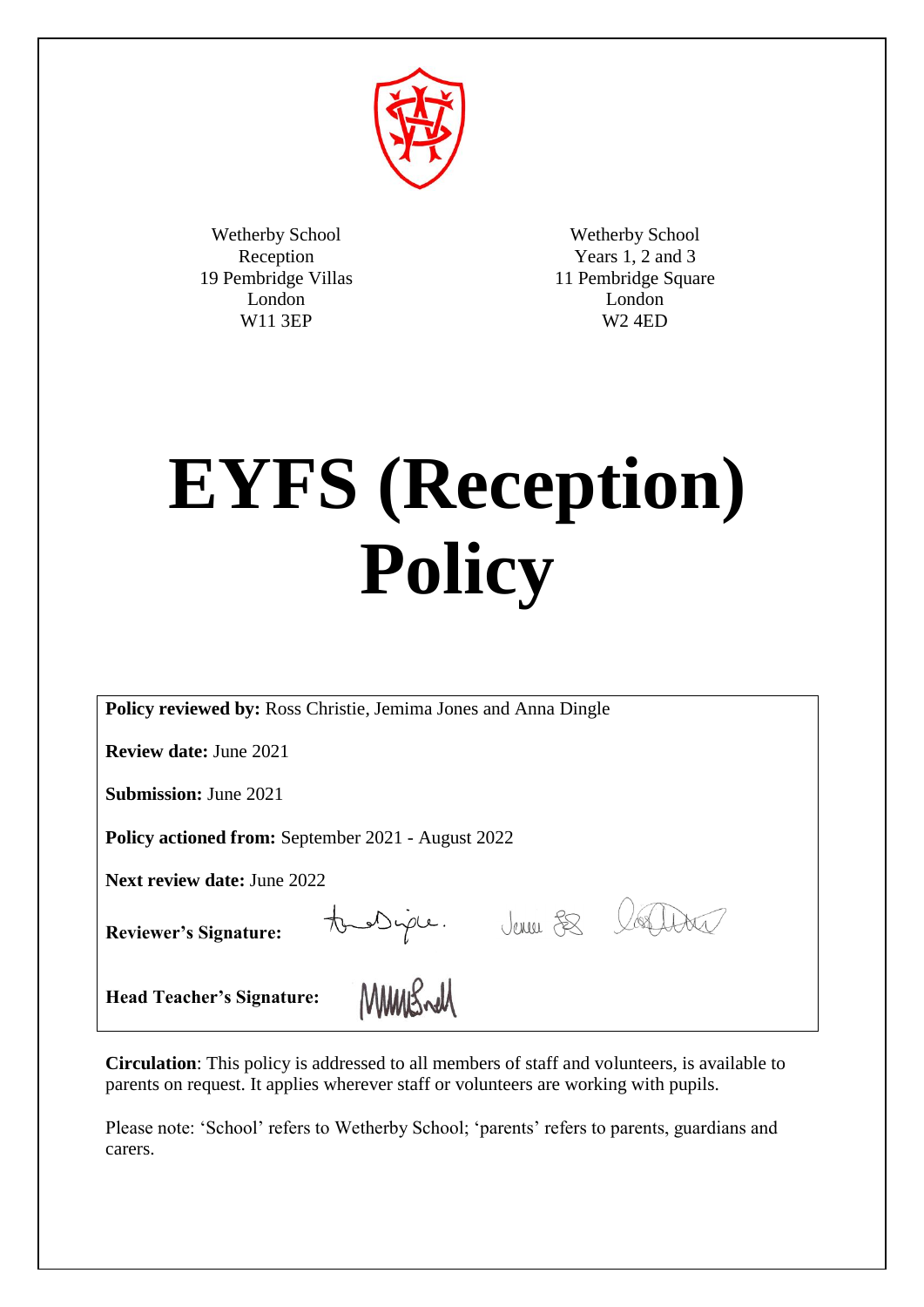**Wetherby School**



# **Early Years Foundation Stage (Reception) Policy**

# **Contents**

- **Rationale**
- **Aims**
- **Learning and Development**
- **Planning**
- **Staffing and Organisation**
- **Assessment, Recording and Monitoring**
- **Learning through play**
- **Liaison with nursery settings and induction to Wetherby**
- **Home/school links; partnership with parents**
- **Equal Opportunities**
- **Inclusion**
- **Safeguarding children**
- **The Prevent Duty**
- **Fundamental British Values**
- **Health and Safety**
- **Medical Matters**
- **Complaints procedure**
- **School Policies**
- **EYFS Policy Monitoring and Review**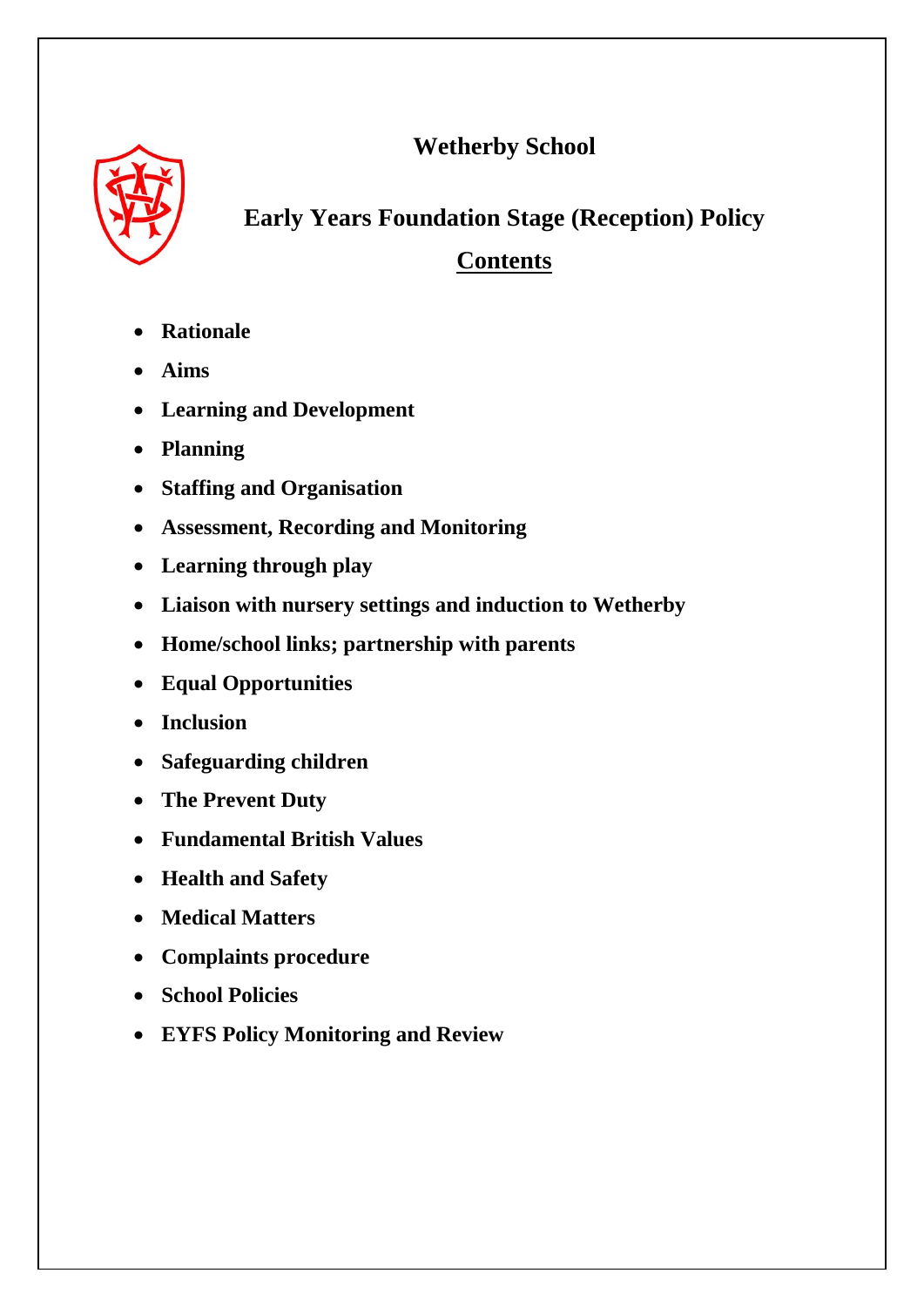## **Rationale**

*"Every child deserves the best possible start in life and the support that enables them to fulfil their potential. Children develop quickly in the early years and a child's experiences between birth and age five have a major impact on their future life chances. A secure, safe and happy childhood is important in its own right. Good parenting and high-quality early learning together provide the foundation children need to make the most of their abilities and talents as they grow up."*

Statutory Framework for the Early Years Foundation Stage, Department for Education, (September 2021)

Early childhood is the foundation upon which children build the rest of their lives. It provides a framework for care, learning and development. At Wetherby, we believe that all children should be given the opportunity to experience the best possible start to their education to set in place solid foundations which will enable them to flourish throughout their school life and into adulthood. It is, therefore, vital to consider the Early Years as preparation not only for the next stage of the education process, but for life.

Wetherby School is exempt from the learning and development requirements of the EYFS. This allows us the freedom to exercise our own professional judgement in implementing the Reception curriculum with teaching and learning strategies that are best suited to the individual needs of boys at Wetherby. Our curriculum has been tailored to the individual needs and strengths of our children, taking the best of the EYFS curriculum and challenging children at all levels through a bespoke integrated curriculum unique to the boys at Wetherby. Children at Wetherby will be provided with the experience that will support them in reaching developmental goals at the appropriate time.

All children begin school life with a variety of experiences and learning. It is the privilege of practitioners working in the Reception setting to take on the task of building upon and extending this prior learning and experience. This is done through a holistic approach to learning. High quality, well-resourced, integrated early education all contribute to a positive development in all areas of learning.

These areas of learning consist of three prime areas:

- Communication and Language
- Physical Development
- Personal, Social and Emotional Development

And four specific areas of learning, through which the three prime areas are strengthened and applied:

Literacy

- Mathematics
- Understanding the World
- Expressive Arts and Design

It is our aim that staff, parents and carers work together to establish a supportive and communicative relationship in supporting children's learning and development.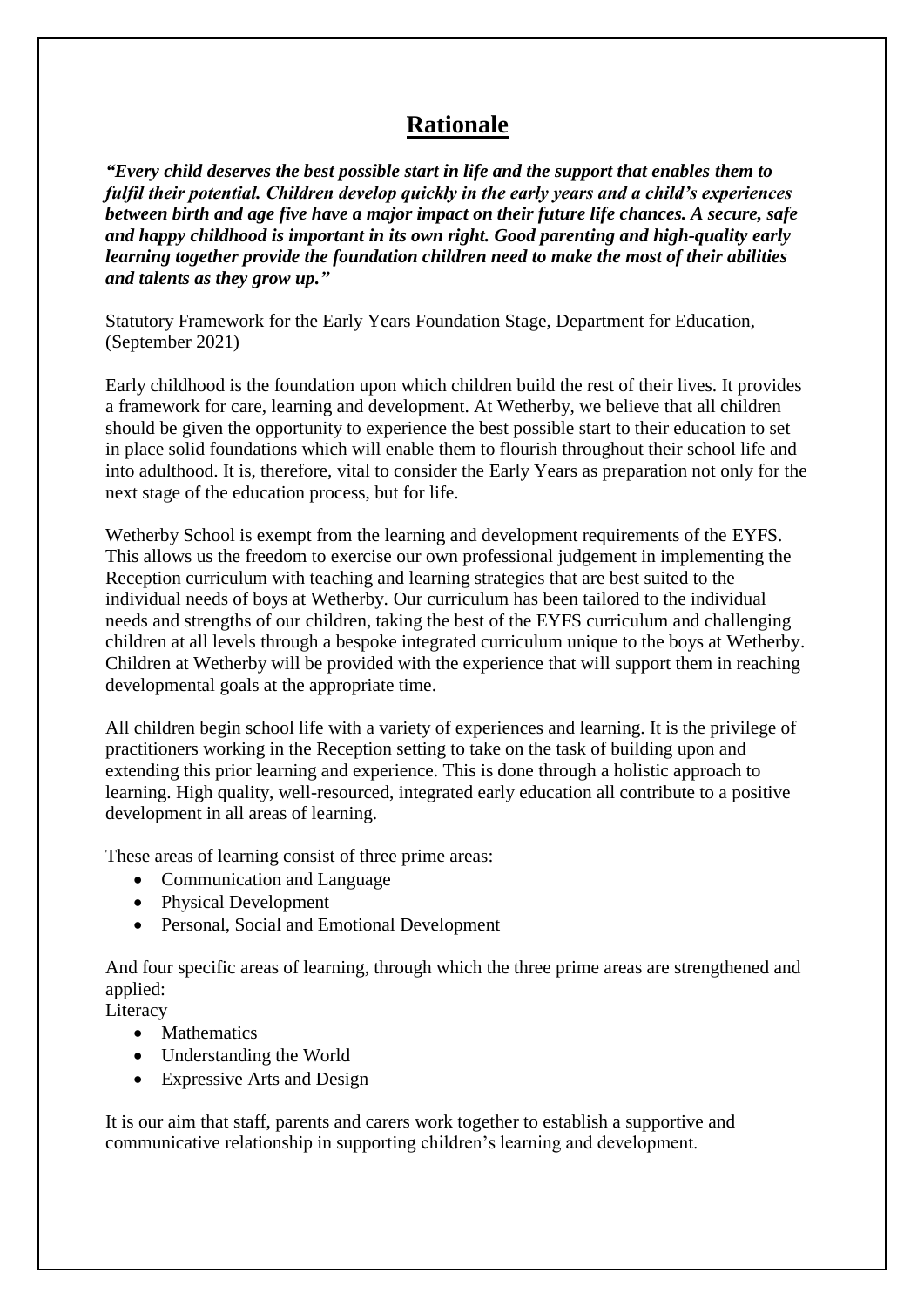Wetherby School will meet the EYFS requirements for safeguarding and welfare. Children learn best when they are healthy, safe and secure, when their individual needs are met, and when they have positive relationships with the adults caring for them. Through meeting the safeguarding and welfare requirements at Wetherby School we are able to create a purposeful and high-quality environment which is welcoming, safe and stimulating, where boys are able to enjoy learning and grow in confidence.

### **Aims**

It is every child's right to grow up in a safe, healthy environment, enjoying and achieving, making a positive contribution to the world around them and, ultimately, achieving economic well-being. At Wetherby, the overarching aim of the EYFS is to help the children to achieve the five outcomes.

Falling under the umbrella of the Alpha Plus groups of schools, the *"Gold Standard"* education for the Early Years Foundation Stage is achieved through;

- **Clear educational goals**
- **Sustained shared thinking**
- **Meeting every child's needs**
- **Warm responsive relationships between adults and children**
- **Parents supported and involved in their children's learning**
- **High quality learning environments**

At Wetherby, our aim is that children are exposed to a wealth of learning opportunities and experiences within a welcoming, positive and motivating learning environment. Our pupils enter a friendly, safe and communicative setting and learn in stimulating classrooms and communal areas where achievements are displayed and where activities and resources are differentiated, varied and accessible.

Our comprehensive planning process will allow us to specify clear learning objectives within the Reception year group, encompassing and developing all areas of the children's learning and development. We are critical and responsive to our evaluations in order to ensure that our goals are challenging yet achievable. Furthermore, through our planning and evaluation processes, we will continue to promote the sharing of ideas, practises and outcomes in order to enrich the children's individual experiences and opportunities at school.

At Wetherby, we regard the core EYFS principal of "learning through experience" as a true opportunity to promote individualised learning within a class context. This is achieved not only through our own close interaction with the children but also through well-planned activities which enable us to observe and respond to the needs, interests, and achievements of our pupils. As such, the concept of a "unique child" is, at Wetherby, intrinsically linked with the positive and nurturing relationships that staff aim to develop with the children. We recognise and encourage parents' roles as co-educators and we aim to promote an open, informative, and supportive relationship with parents, starting from a parent's first contact with the school. We ensure regular communication through written and verbal feedback. Information is also relayed through an introductory social evening, a curriculum presentation and parents' evenings.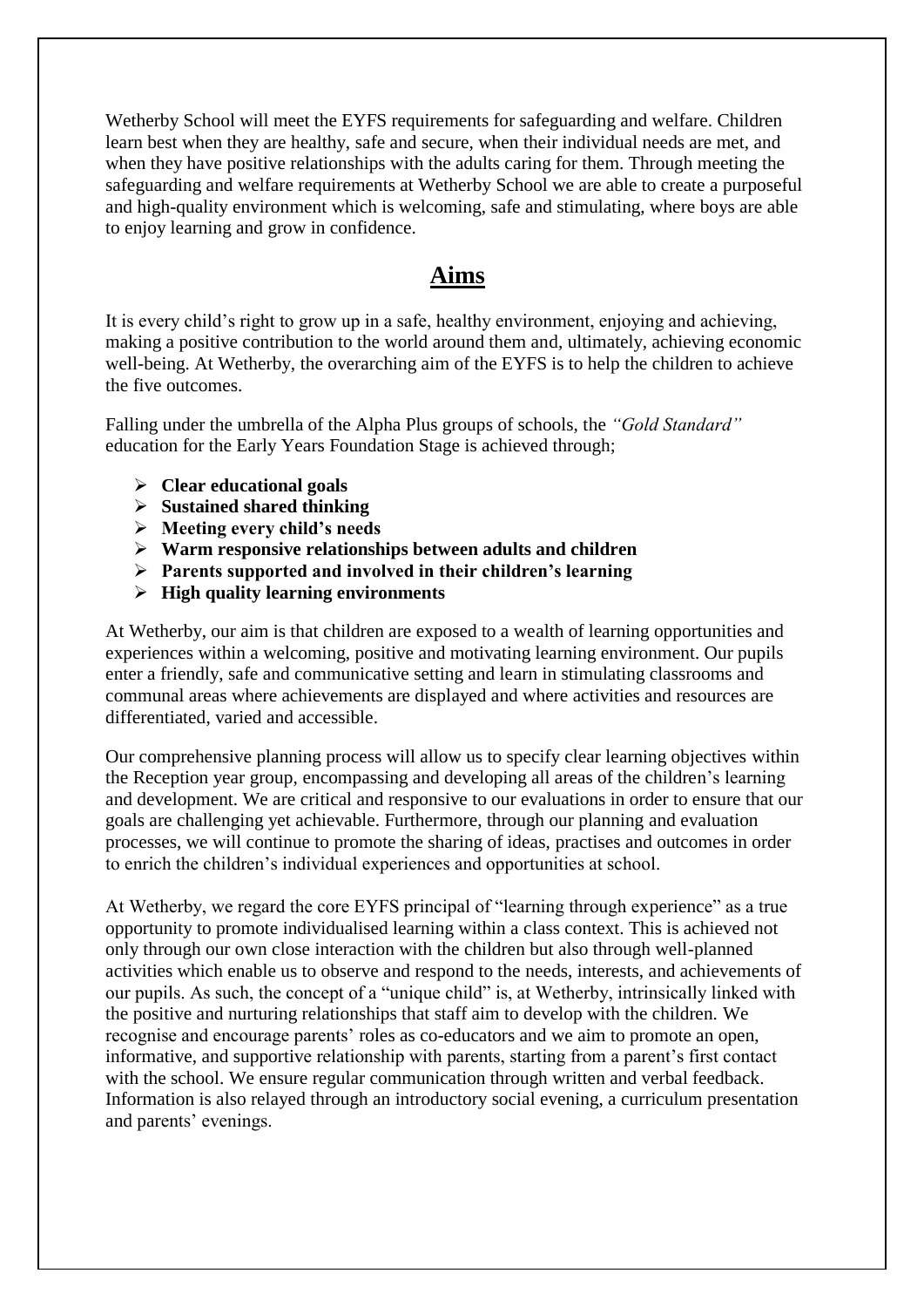Consequently, the Gold Standard for the delivery of the Reception programme encompasses every aspect of planning, delivery, observation, and evaluation, ensuring that every boy achieves his full potential and enjoys a rich and rewarding experience in his Reception year at Wetherby.

# **Learning and Development**

Wetherby School's exemption from the learning and development requirements of the EYFS allows us the freedom to exercise our own professional judgement in implementing the Reception curriculum with teaching and learning strategies that are best suited to the individual needs of boys at Wetherby. The curriculum for Reception pupils is based on three general areas and the four specific areas of learning. Our curriculum is bought further to life through for the boys through integrated curriculum, bringing in all subjects together to create enriching learning opportunities for all the boys at Wetherby.

#### **The three prime areas of learning are:**

#### **Learning for Life (Personal, Social, Health and Economic Education – PSHEE)**

We provide experiences and support to enable children to develop a positive sense of themselves and of others. We support children's emotional well-being, helping them to know themselves and their environment. We also aim to help the boys develop foundation tools, to form healthy relationships with their peers and others, and adopt a positive disposition towards learning. We plan a range of activities and share stories to support the development of the boys' growth mindset.

#### **Physical Development (games, gym and dough disco)**

We encourage the physical development of the children through offering opportunities for them to learn through being active and interactive, improving their skills of coordination, control, manipulation, and movement. We encourage use of all their senses to learn about the world around them and to make connections between new information and what they already know. Furthermore, we support children in developing an understanding of the importance of making healthy choices in relation to food.

#### **Communication and Language**

We support children's learning and competence in; communicating, speaking, and listening, being read to, and beginning to read and write. We also develop the boys' speaking and listening skills so that they can communicate in a range of situations and for a variety of purposes.

#### **The four specific areas of learning are:**

#### **English (Phonics, Reading, Writing and Handwriting)**

We support children's learning in reading and writing through the understanding and use of phonics. The children learn to read and understand simple written sentences, using phonic knowledge to decode words and read them aloud. They also learn to write words, captions and sentences using phonic knowledge to spell words in ways which match their spoken sounds.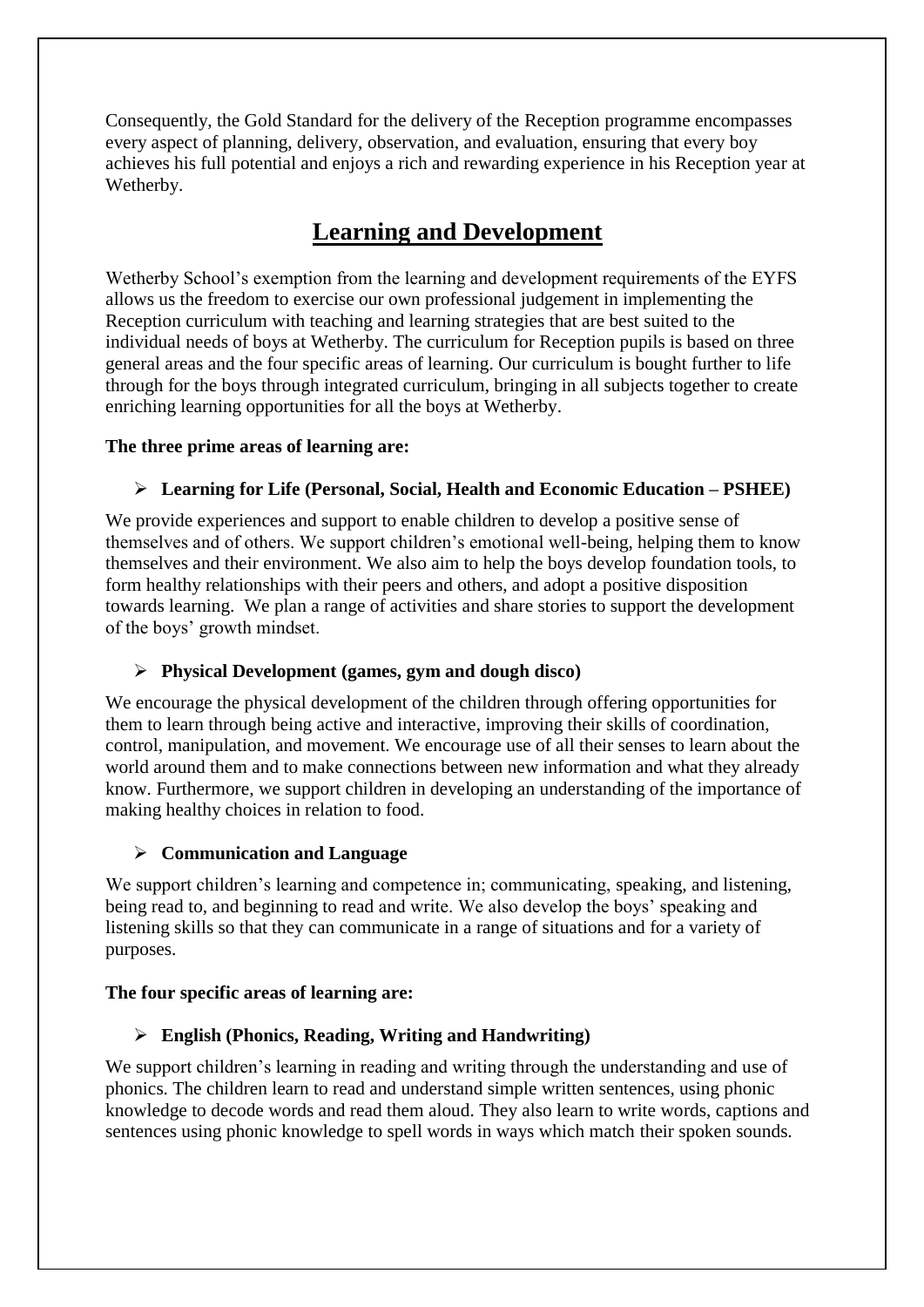#### **Mathematics**

We support children in developing their understanding of mathematics, including number and numerical patterns, in a broad range of contexts in which they can explore, enjoy, learn, practise, and talk about their developing understanding. We create opportunities for these skills to be practised, to give children confidence and competence in their use. We develop reasoning skills through fun practical lessons enabling the boys to develop their problemsolving skills.

#### **Integrated Curriculum (Science, History and Geography)**

In supporting children's development of the crucial knowledge, skills and understanding that help them to make sense of the world we offer opportunities for them to: encounter new creatures, people, and objects; undertake practical 'experiments'; and work with a range of materials to support the development of understanding and growth of knowledge. Each term there will be a new theme and, where possible, we use the themes to enhance the other subjects within our curriculum and make links to a piece of children's literature, thus making the learning purposeful to the boys and ensuring connections are made to prior learning.

#### **Expressive Arts and Design (Art, Music, Computing and Drama)**

We extend children's creativity by supporting their curiosity, exploration, and play, providing them with opportunities to explore and share their thoughts, ideas and feelings, for example through a variety of art, music, movement, imaginative and role-play activities, design and technology and multi-media.

In supporting the development of children's ICT skills and understanding we provide opportunities for them to use as range of technological and ICT based tools to support their learning, both on programmable tools, interactive whiteboards and through extending their confidence and competence in completing basic function and programmes on a computer, and other electronic devices, on an individual basis.

At Wetherby we believe that these areas of learning and development are of equal importance and are inter-dependent in promoting the development of a rounded child, providing them with the environment to be imaginative, creative, expressive and an individual. We are also mindful of the school's position as a pre-preparatory school, preparing children for the transition to Year 1 and ultimately for the 7+ and 8+ prep school entrance procedure. It is our aim that this preparation and development across all areas of learning are delivered through planned and purposeful activities.

## **Planning**

Effective planning is the key to ensuring that our children's learning is exciting, varied, and progressive. This allows us to build upon children's existing learning and experience. Our planning shows how our learning and developmental goals will be put into practice, is informed by our observations and interactions with the children and aims to develop all aspects of children's learning and development, considering their interests and supporting them at all stages. We aim to take into account the children's interests as much as possible and to choose topic areas that are stimulating, practical, relevant and developmentally appropriate for them.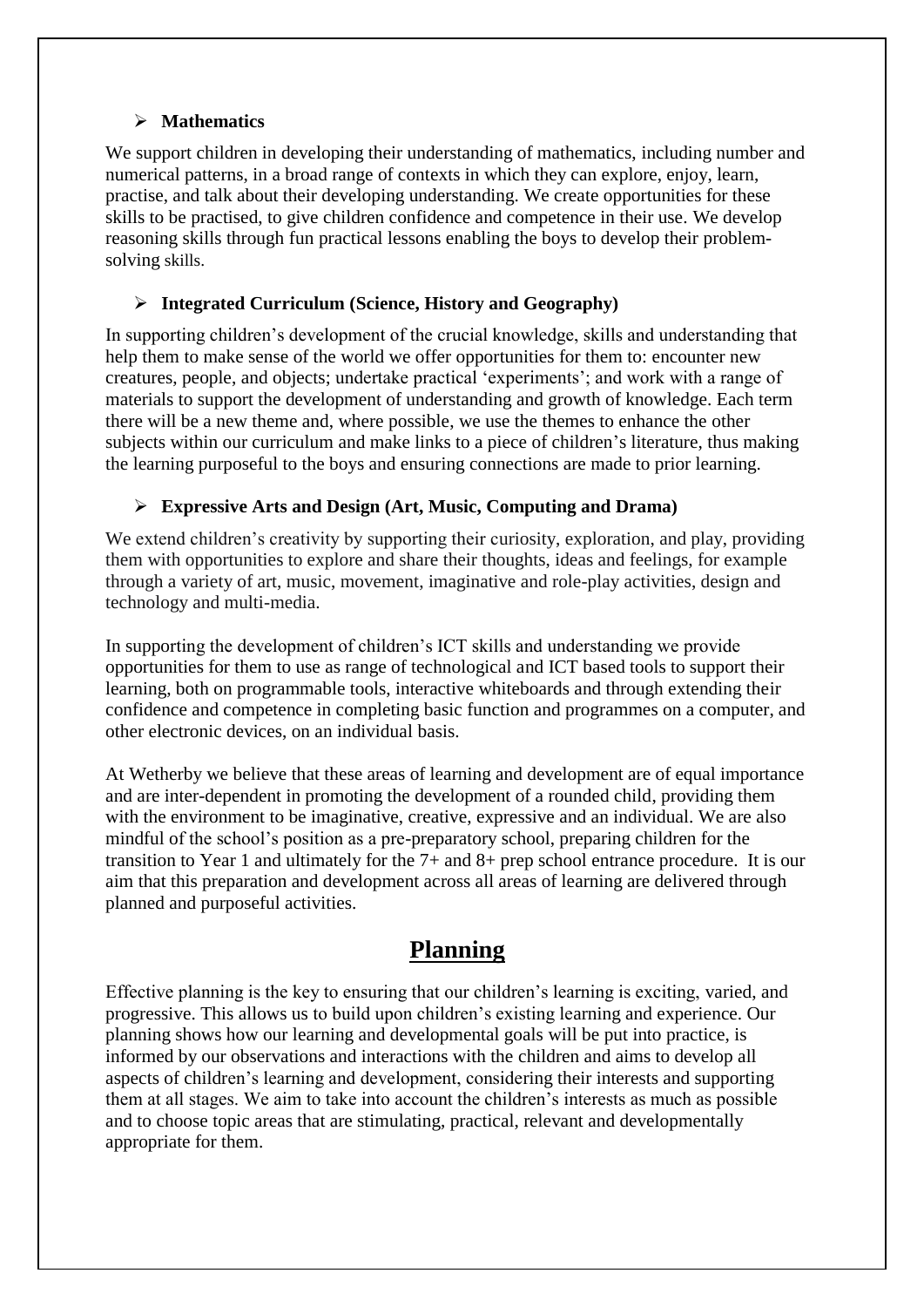Planning at Wetherby is a collaborative process between all practitioners who work with the children. There are three stages to the planning process:

#### **Long term planning**

We have developed a framework which gives structure and coherence to the curriculum. Topics are carefully planned for the six half-term blocks and the learning objectives are distributed throughout the year to ensure breadth and balance of delivery of these objectives.

#### **Integrated Curriculum Themes**

#### **Autumn Term – "To Infinity and Beyond" (Superheroes)**

- All About Me
- People Who Help Us (in Wetherby, in the local community, and historically)
- Light, Darkness, the Moon, and Movement
- Barnaby Bear investigates the seven continents

#### **Spring Term – "You're Going to Hear Me Roar" (Dinosaurs)**

- Dinosaurs
- Naming and describing animals, including their young
- Observations of changes in trees and plants
- Barnaby Bear investigates the UK

#### **Summer Term – "I'm the King of the Castle!" (Knights and Castles)**

- Objects and Materials
- Knights
- Castles
- Wetherby's local area
- Simple map reading of the local school environment
- Paddington Bear explores London and Notting Hill

#### **Medium term planning**

Medium term planning incorporates more specific areas of the curriculum in greater detail for each half-term. We identify links between areas of learning and development and ICT/computing opportunities. Learning objectives, assessment opportunities and activities and experiences in each area of learning and development are identified.

#### **Short term planning**

As part of the short-term planning process, we identify learning objectives, activities, differentiation and deployment of staff and resources where appropriate on a weekly and dayto-day basis. We have developed this to increase the flexibility of teaching and learning in response to children's interests and for revision and modification, informed by on-going observational assessment.

## **Staffing and Organisation**

Reception can be found at 19 Pembridge Villas along with Little Wetherby, our nursery. There are four Reception classes at Wetherby; each with 23 children. We have ten full time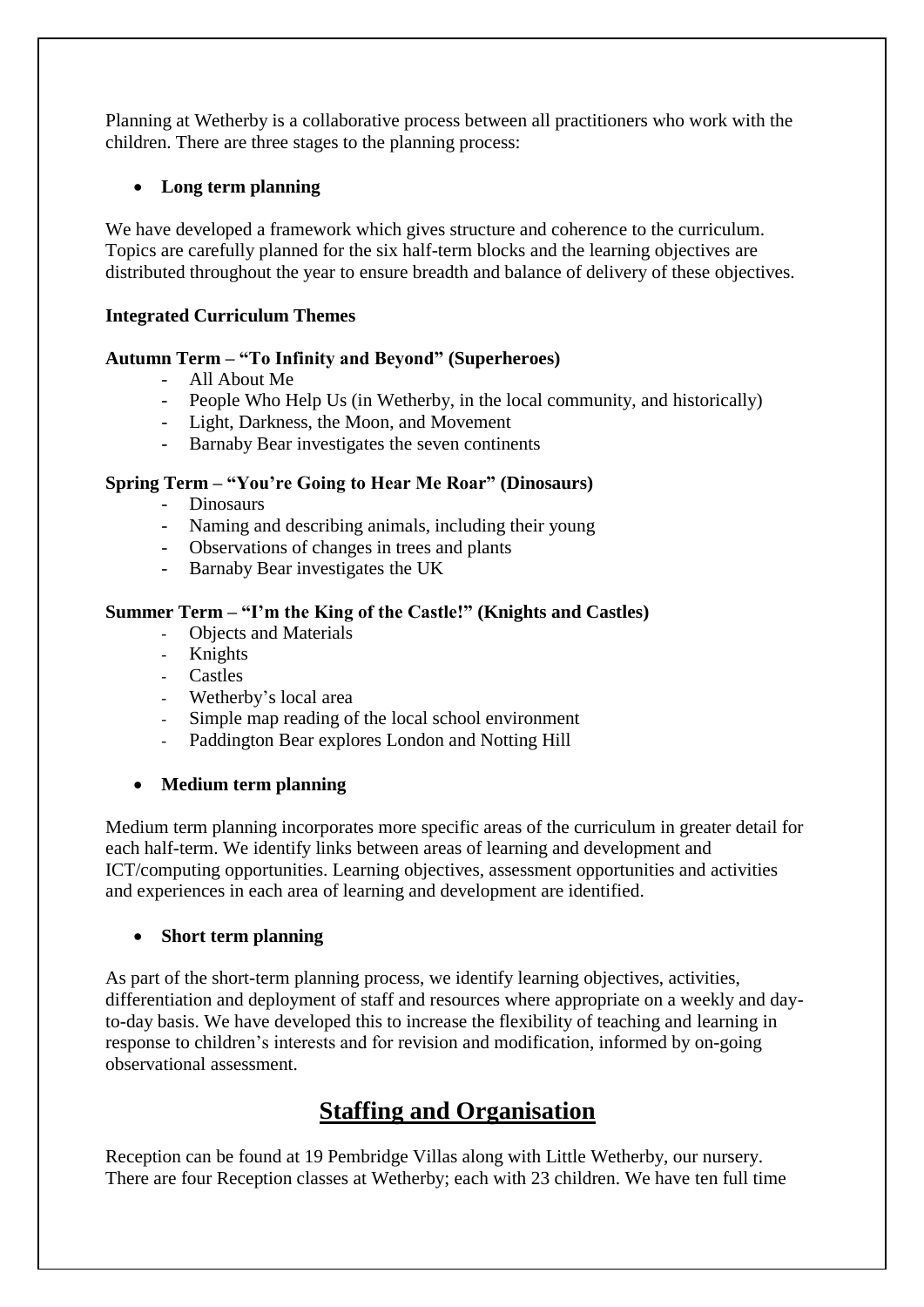members of staff in Reception, including two members of SMT. As a result of this, we aim to maintain a ratio of 1:11 or less at all times in the school day. The children have opportunities for structured and practical, play-based activities in the Reception timetable

Practitioners and support staff enjoy a very communicative, team-based approach to planning, organisation, preparation and assessment. We strive to constantly update our skills, knowledge and understanding and, as such, all practitioners are encouraged to attend courses and participate in regular and varied school INSETS in order to propagate new initiatives, ideas and teaching methods amongst colleagues. We strive to liaise closely with main feeder nurseries throughout the transition to Reception and throughout the Reception year.

## **Assessment, Recording and Monitoring**

At Wetherby we undertake assessment for learning. We consider and constantly evaluate what we know about each child's development and learning and make informed decisions about the child's learning and appropriate next steps. This enables us to meet both development and learning needs. All practitioners who interact with the child contribute to the assessment process.

#### **Formative Assessment**

We undertake PIPs assessments (*Performance Indicators in Primary Schools*) at the beginning (baseline) and end of the Reception year. In addition to this, our monitoring, observation and tracking of children's attainment against our own tailored goals are recorded through curriculum specific "workbooks" (for English, mathematics, and topic areas) These provide useful markers both in terms of evidencing attainment but also in identifying potential areas of concern. Parents can look at any of these books at any point in the year and all are sent home at the end of the academic year.

#### **Summative Assessment**

We use a range of monitoring and assessment techniques to track and record progress of individual boys as they move through the school. Assessment is undertaken across all curriculum areas over the academic year. These assessments are in line with other year group assessment procedures across the school. The monitoring and assessing of children's work forms an important part of the planning for each child's individual development. At the end of the summer term, parents attend a meeting with their teacher to discuss their child's achievements and are provided with a formal report. Teachers indicate whether children are meeting levels of development, or if they are exceeding expected levels, or not yet reaching expected levels ('emerging'). This is all supported by the aforementioned means of evidencing.

#### **Providing support**

Comprehensive, yet empathetic, communication with parents is of paramount importance to us with regard to assessment and monitoring and, alongside the parents, we aim to devise a personal programme of support for those children who require it. As well as utilising our learning support team including speech and language therapists, we may also support the parents in seeking more information on their child's difficulties from an outside agency, such as an educational psychologist or occupational therapist, should they so wish. Staff working with the child aim to establish a "team" of support for that child in conjunction with support staff within or outside school and parents to carry out recommended activities or strategies.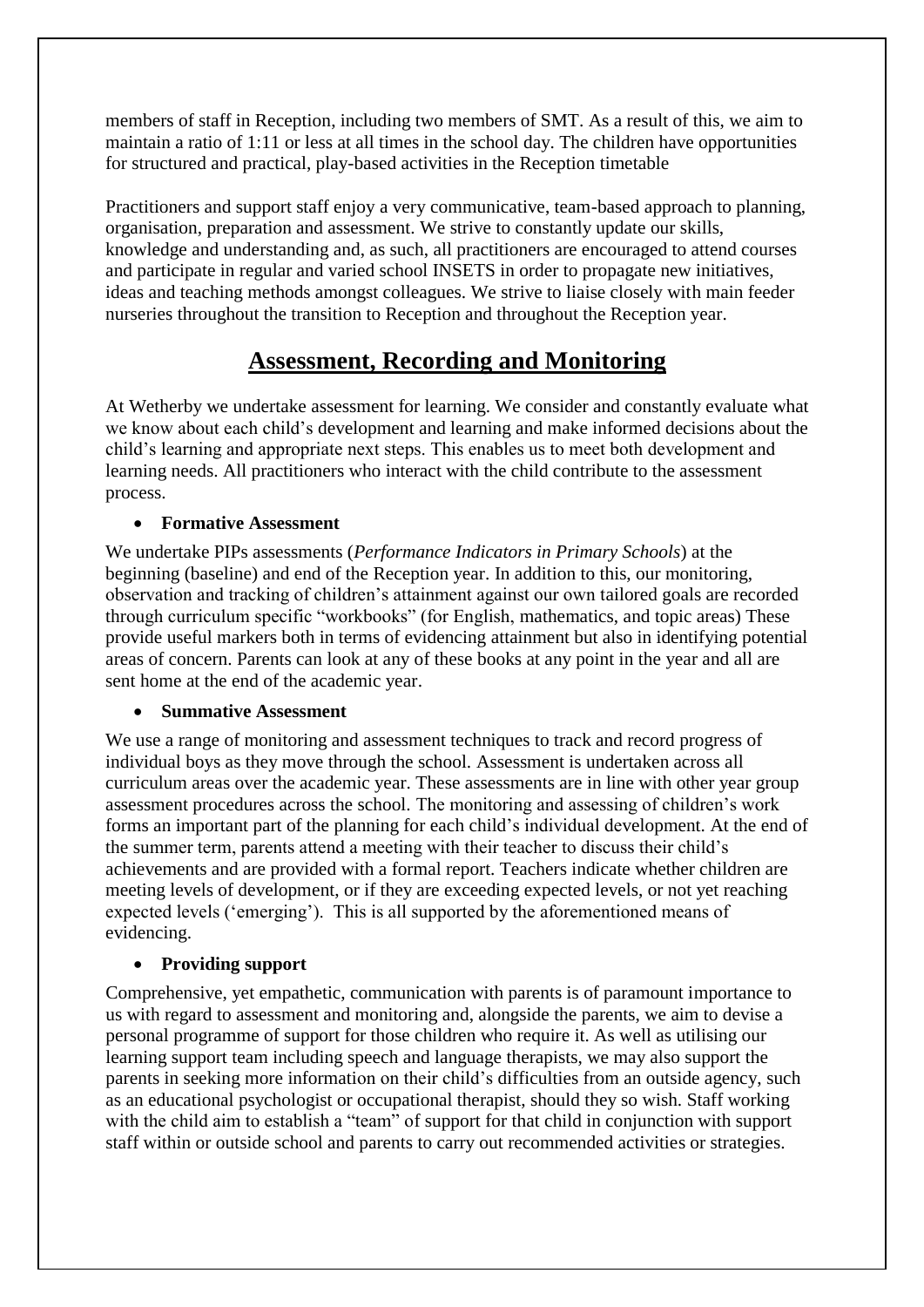In addition to the above practises, data and all relevant information pertaining to the children is discussed with next teachers prior to entry into Year 1. This is a crucial part of easing the transition to Year 1 and of enabling children to achieve any learning goals that they may not have already before accessing the KS1 curriculum.

## **Learning through play**

*"Play is essential for children's development, building their confidence as they learn to explore, relate to others, set their own goals and solve problems. Children learn by leading their own play, and by taking part in play which is guided by adults."*

Statutory Framework for the Early Years Foundation Stage, Department for Education, (September 2021)

We believe that it is important for adults to support children's learning through play, by getting involved in the play themselves. Children are given the opportunity to explore and discover within a safe and supportive environment.

Through play our children explore and develop learning experiences, which help them to make sense of the world. They practise and build up ideas, and learn how to control themselves and understand the need for rules. The children have the opportunity to think creatively alongside other children, as well as on their own. They communicate with others as they investigate and solve problems. They express fears or re-live anxious experiences in controlled or safe situations. The children are involved with both group and individual play, some initiated by adults, some by the children. They learn through being active learners, working with a wide range of resources.

## **Liaison with nursery settings and introduction to Wetherby**

At Wetherby we have established close links with many of the main feeder nurseries, including The Minors, Rolfe's, Strawberry Fields and Acorn. We also have our own nursery, Little Wetherby, which feeds into Reception. In the instance of our main feeder nurseries, the Reception and pre-school teachers, where possible, meet to discuss induction issues such as grouping of children, learning support issues and to share any other information that may assist in settling a child into their new school environment. We are continually looking at ways to integrate the activities of the nursery and Reception class.

Historically, during the summer term, nursery children who will be starting school in September make a visit to their Reception class. At present, a "Welcome to Wetherby" postcard is sent to the boys' houses, and video calls with the Heads of Reception, and class teachers and assistants are organised. Where possible, we group parents and carers into groups of threes to allow them the opportunity to meet the class teacher and Headmaster and to spend time in their son's new classroom. They are given a parent-child questionnaire to be completed and returned to school, designed to give us as much information about the new children, their preferences, interests and any concerns that they may have. This enables us to make the children's transition from nursery to school as smooth as possible.

In this regard, nursery reports are also sent to Wetherby by half term of the summer term and distributed to class teachers to inform them about the new intake.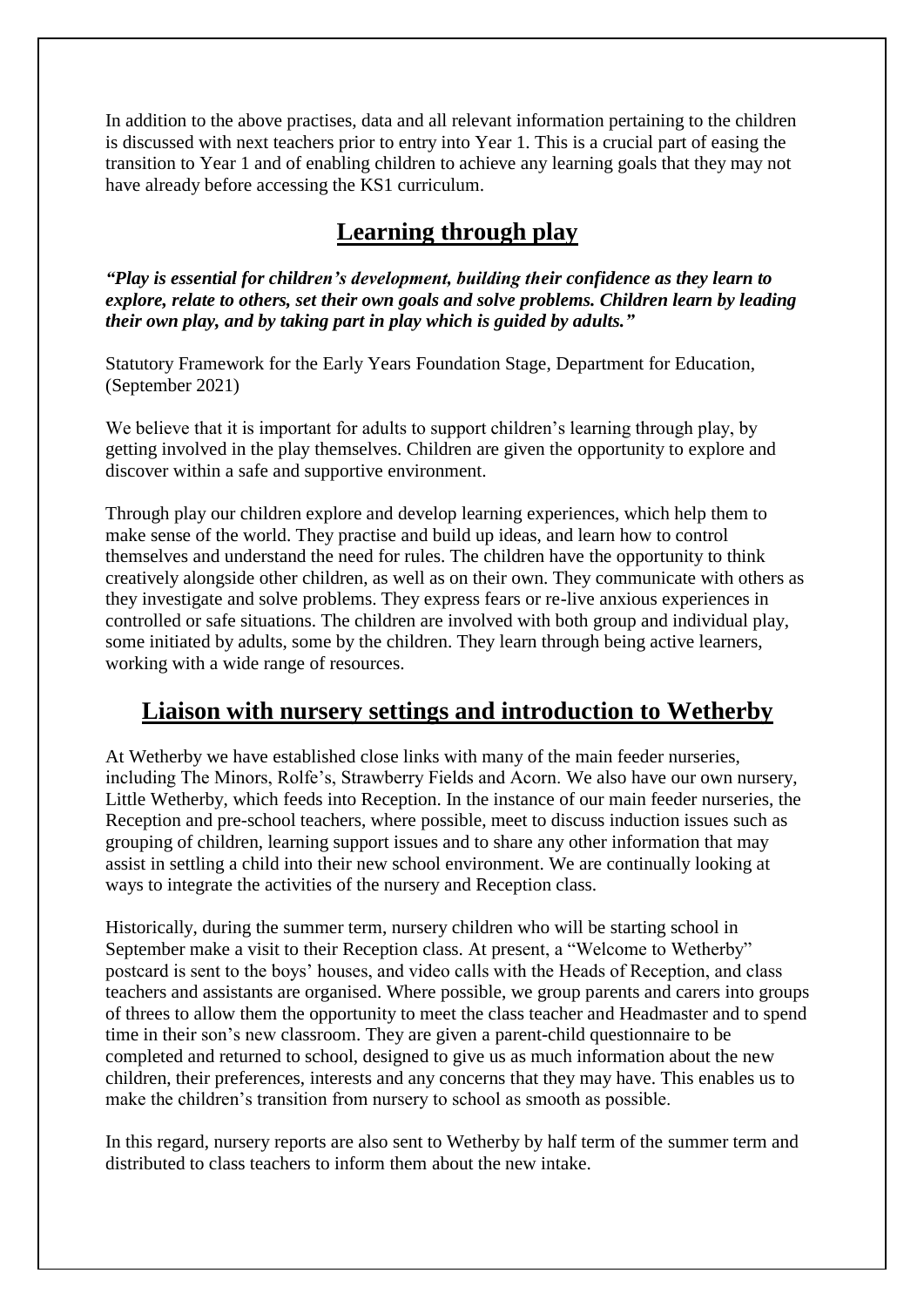During the summer term, parents of children starting in September are invited to a virtual "Welcome Evening" where they can get to know the Reception team, as well as hearing the Headmaster and other members of the Senior Management Team speak. In the first week of the autumn term, parents are then invited to a virtual "curriculum evening"; a presentation providing information on the Reception year, school routines, expectations in terms of behaviour and independence, partnerships with parents and carers and general housekeeping issues. Parents will receive an information pack containing an EYFS Guide for Parents, a copy of our Reading Policy, a learning support information leaflet and a parent handbook.

## **Home/school links; partnership with parents**

At Wetherby we strive to create a very comprehensive approach to our relationship with children and their parents/carers from our very first interactions with them. Making them feel part of the school community before they arrive is a key step. We want to get to know the children before they start school, through meeting them and speaking to parents, carers and nursery schools.

Outlined below are some of the means through which we aim to develop strong partnerships with parents and carers;

- Welcome evening in the summer term prior to their child starting at Wetherby
- Virtual curriculum evening at the start of the autumn term to inform parents and carers on school life and to enable them to understand the value of supporting children's learning at home
- Welcome postcard sent from the Reception staff during the Summer holidays prior to the academic year beginning in September
- Encouraging parents/carers to complete the Wetherby welcome questionnaire
- Organising transition meetings as detailed above
- Email contact with parents; promoting efficient sharing of practical information
- Sharing progress at school through regular dialogue between the Reception staff and parent/carers, through end of the day drop-off conversations and phone calls.
- Ensuring that a member of SMT is always present both in the morning and afternoon to address any incidental conversations with parents
- Inviting parents to complete a Reception parental questionnaire in the spring term
- Encouraging parents/carers to listen to their child read each night or to engage relevant child-led learning activities at home such as *"Oxford Reading Owls"* or holiday journals
- Discussing individual progress and targets with parents/carers at parents' evenings (held termly and informed by the attainment profile)
- Providing a bi-annual written report to parents/carers in December and July summarising the child's progress

This strong and friendly relationship with parents sets a very positive tone for our relationship with the children. They see that parents and teachers know each other and work as a team. We actively encourage the introduction of aspects of home life into school, such as good news and achievements; children, therefore, do not see a major distinction between home and school life and are thrilled with our interest in their outside activities and being able to share them with their peers. Similarly, photographic recording of activities and sharing these with parents develops a greater appreciation of what happens in school and prompts meaningful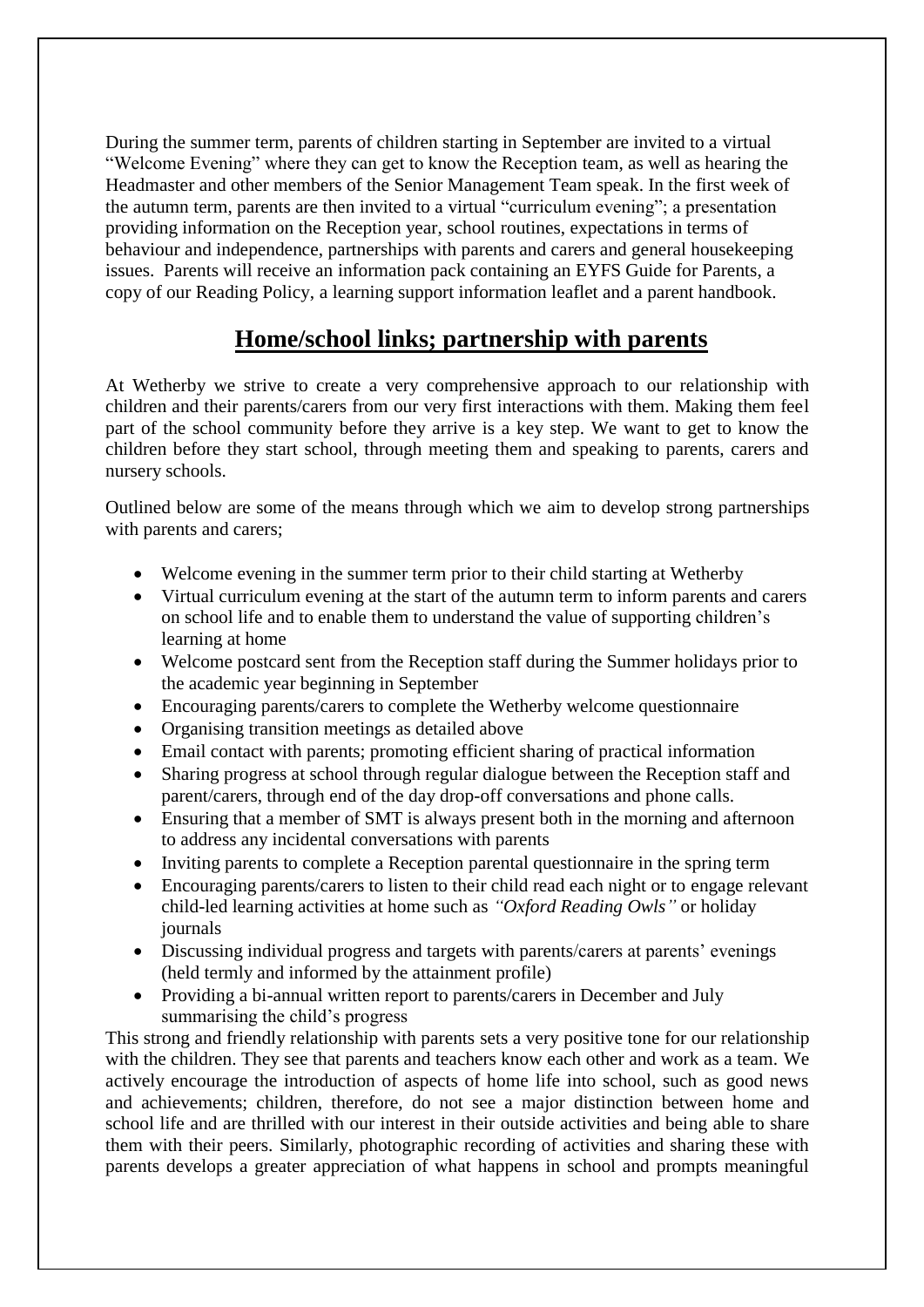conversations about school life at home, including recordings of church led assemblies, such as Mother and Father's Day Celebrations. We recognise the role of parents and carers as coeducators of children and, from the outset of the Reception year, we aim to establish meaningful and honest relationships with children, parents and carers through the sharing of information and experiences.

## **Equal Opportunities**

At Wetherby we aim to provide all pupils, regardless of ethnicity, culture, religion, home language, family background, learning difficulties, disabilities, gender or ability, equal access to all aspects of school life and work to ensure that every child is valued fully as an individual. Practitioners, as role models, are aware of the influence of adults in promoting positive attitudes and use that influence to challenge stereotypical ideas. Children are encouraged and assisted in developing positive attitudes towards people of different ethnic groups, cultures, beliefs, gender and ability.

\*Please refer to the school Equal Opportunities Policy.

## **Inclusion and SEND**

We believe in early identification and intervention of children with special educational needs and disabilities. They will be given support as appropriate to enable them to access and benefit from the curriculum. This includes children that are more able, and those with specific learning difficulties and disabilities. Individual Learning Plans (ILPs) identify targets in specific areas of learning for those children who require additional support, in line with the school's Special Educational Needs and Disabilities Policy.

The class teacher discusses these targets with the child and his/her parents/carers. Progress is monitored and reviewed every term. The Heads of Reception may be present at these meetings if necessary. The Head of Learning Support is responsible for providing additional information and advice to practitioners and parents, and for arranging external intervention and support where necessary.

\*Please refer to the school SENDA and Inclusion and Disability Policies.

## **Safeguarding Children**

Wetherby School has a Safeguarding Policy which can be found on the school website or a copy can be requested from the school office.

\* Please refer to the school Safeguarding Policy.

## **The Prevent Duty**

As part of Wetherby School's ongoing safeguarding and child protection duties, we are fully behind the Government's Prevent Duty. Please refer to our Safeguarding Policy for further information.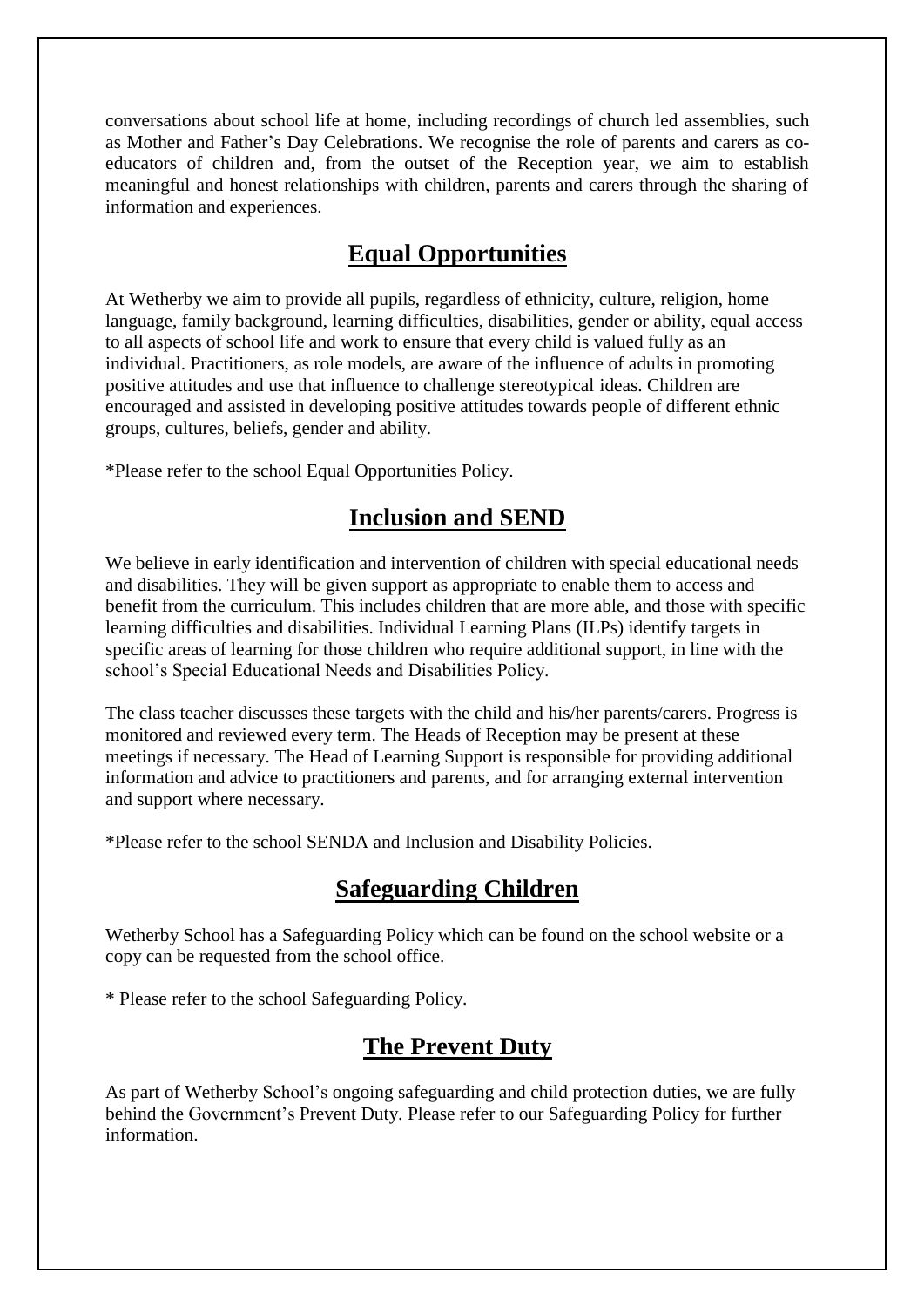## **Fundamental British Values**

Wetherby actively promotes the Department for Education's five-part definition of British values:

- **Democracy**
- **The rule of law**
- **Individual liberty**
- **Mutual respect**
- **Tolerance of those of different faiths and beliefs**

These fundamental British Values are reinforced in every aspect of school life: in classrooms and corridors, in interactions between staff and pupils, on the playground and in communication with parents. Our curriculum also aims to include the teaching of the Fundamental British Values whenever possible.

Please refer to the document: Promoting Fundamental British Values at Wetherby School.

# **Health and Safety**

We regularly update and review our risk assessments on classrooms, communal areas, outdoor areas and equipment and toys used by children in the EYFS in order to identify minimise potential hazards. Risk assessment documentation is displayed in each Reception classroom and communal areas.

\*Please refer to our school Risk Assessment Policy. Additional reference should also be made to the EYFS Educational Visits and Journeys Policy, which works in conjunction with the whole school Educational Visits and Journeys Policy.

## **Medical Matters**

Please also keep your child at home if he is ill or infectious and please phone the school office by 9am on every day that he is ill and will not be attending school. Any child who is ill will struggle with the demands of the school day and may possibly infect others. If a child has been diagnosed with an infectious disease, please follow your doctor's instructions with regard to his return to school. Please also inform the school in order that other children can be monitored for similar symptoms.

If your child has a medical condition that necessitates regular access to medication please provide us with full and current medical information in order to ensure that we can provide appropriately for their needs, or to look after them in the event of an accident. We would be very grateful if you could ensure that you have filled in the health questionnaire form prior to your son's first term at school and that they are updated as necessary. We will work with you in making arrangements that work best for your child.

*Should your child need to be given medicine during the school day you are required to fill in and sign a Medication Form in the school office. Without this consent we are unable to administer medicine to your child.* The School Office will then administer the correct dosage when necessary.